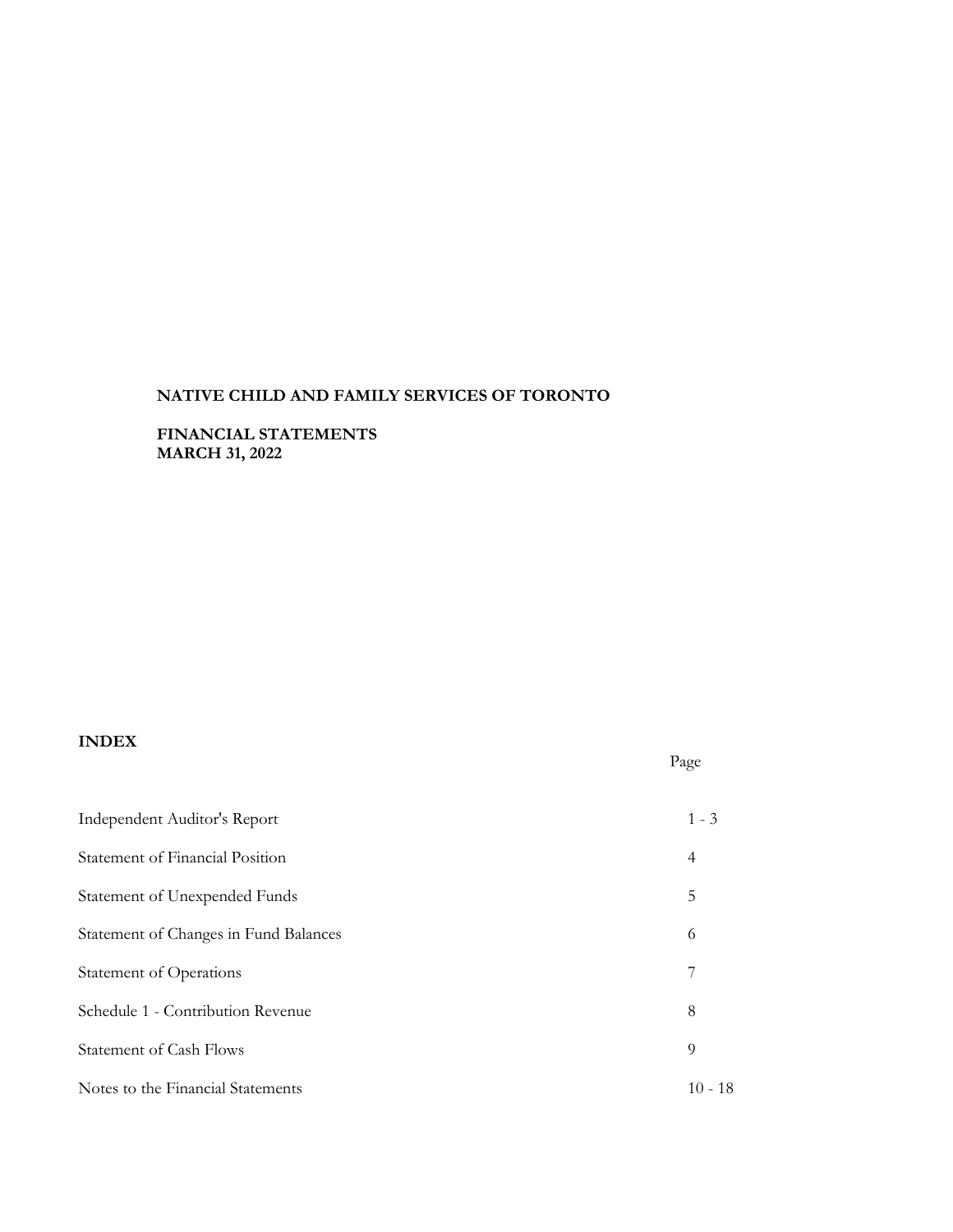

**SEGAL LLP Chartered Professional Accountants** 4101 Yonge Street Suite 502, P.O. Box 202 Toronto, ON M2P IN6

416 391 4499 | 800 206 7307

segalllp.com

### **INDEPENDENT AUDITOR'S REPORT**

### **To the Members of Native Child and Family Services of Toronto**

### **Opinion**

We have audited the accompanying financial statements of Native Child and Family Services of Toronto (the "Organization"), which comprise the statement of financial position as at March 31, 2022 and the statement of operations, statement of unexpended funds, statement of changes in fund balances and statement of cash flows for the year then ended, and notes to the financial statements including a summary of significant accounting policies.

In our opinion, these financial statements present fairly, in all material respects, the financial position of the Organization as at March 31, 2022, and its financial performance and its cash flows for the year then ended in accordance with Canadian Accounting Standards for Not-for-Profit Organizations ("ASNPO").

### **Basis for Opinion**

We conducted our audit in accordance with Canadian generally accepted auditing standards. Our responsibilities under those standards are further described in the *Auditor's Responsibilities for the Audit of the Financial Statements* section on our report. We are independent of the Organization in accordance with the ethical requirements that are relevant to our audit of the financial statements in Canada, and we have fulfilled our other ethical responsibilities in accordance with these requirements. We believe that the audit evidence we have obtained is sufficient and appropriate to provide a basis for our opinion.

#### **Responsibilities of Management and Those Charged with Governance for the Financial Statements**

Management is responsible for the preparation and fair presentation of the financial statements in accordance with ASNPO, and for such internal control as management determines is necessary to enable the preparation of financial statements that are free from material misstatement, whether due to fraud or error.

In preparing the financial statements, management is responsible for assessing the Organization's ability to continue as a going concern, disclosing, as applicable, matters related to going concern and using the going concern basis of accounting unless management either intends to liquidate the Organization or to cease operations, or has no realistic alternative but to do so.

Those charged with governance are responsible for overseeing the Organization's financial reporting process.

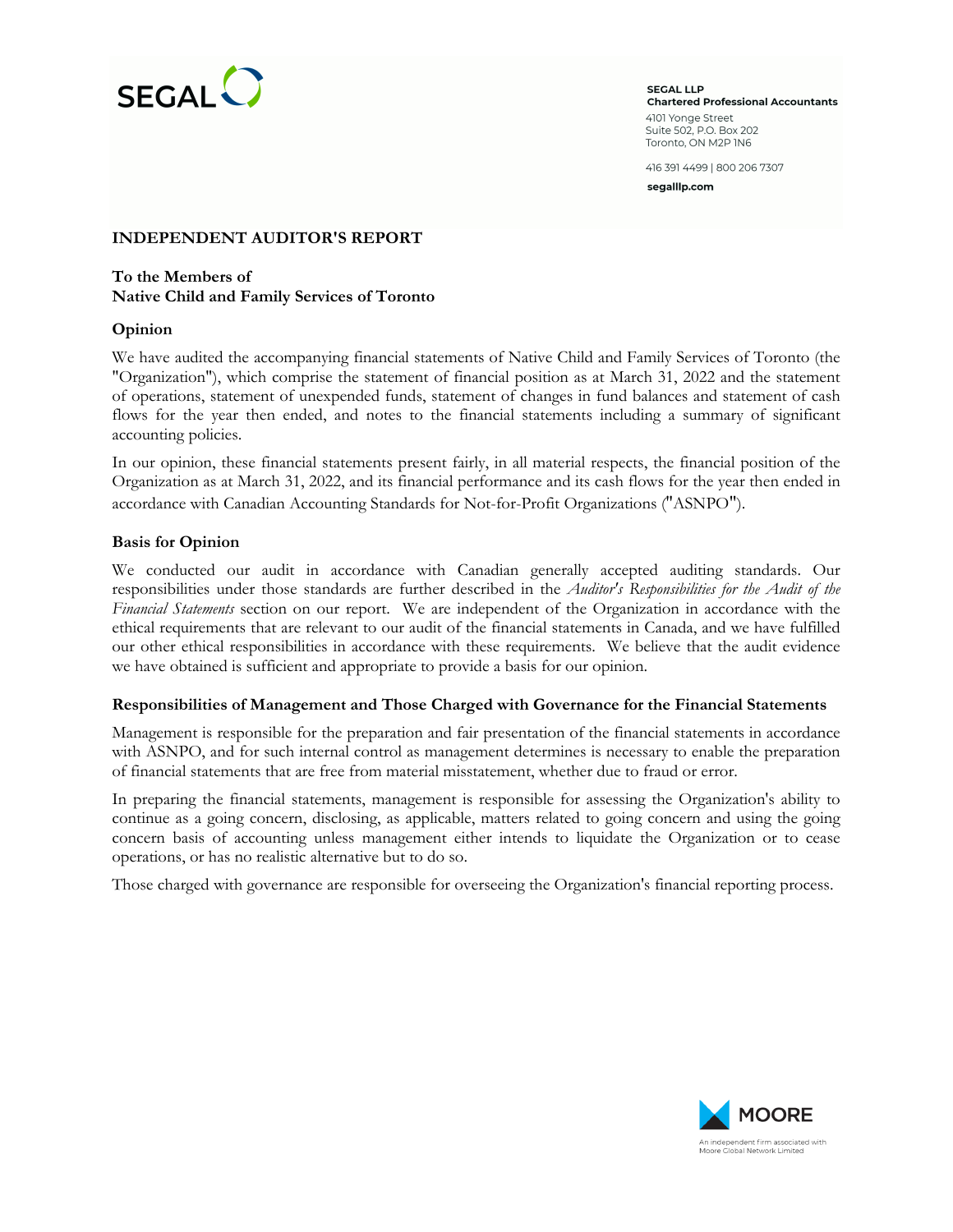

Independent Auditor's Report Page 2

### **Auditor's Responsibilities for the Audit of the Financial Statements**

Our objectives are to obtain reasonable assurance about whether the financial statements as a whole are free from material misstatement, whether due to fraud or error, and to issue an auditor's report that includes our opinion. Reasonable assurance is a high level of assurance, but is not a guarantee that an audit conducted in accordance with Canadian generally accepted auditing standards will always detect a material misstatement when it exists. Misstatements can arise from fraud or error and are considered material if individually or in the aggregate, they could reasonably be expected to influence the economic decisions of users taken on the basis of these financial statements.

As part of an audit in accordance with Canadian generally accepted auditing standards, we exercise professional judgment and maintain professional skepticism throughout the audit. We also:

- Identify and assess the risks of material misstatement of the financial statements, whether due to fraud or error, design and perform audit procedures responsive to those risks, and obtain audit evidence that is sufficient and appropriate to provide a basis for our opinion. The risk of not detecting a material misstatement resulting from fraud is higher than for one resulting from error, as fraud may involve collusion, forgery, intentional omissions, misrepresentations, or the override of internal control.
- Obtain an understanding of internal control relevant to the audit in order to design audit procedures that are appropriate in the circumstances, but not for the purpose of expressing an opinion on the effectiveness of the Organization's internal control.
- Evaluate the appropriateness of accounting policies used and the reasonableness of accounting estimates and related disclosures made by management.
- Conclude on the appropriateness of management's use of the going concern basis of accounting and, based on the audit evidence obtained, whether a material uncertainty exists related to events or conditions that may cast significant doubt on the Organization's ability to continue as a going concern. If we conclude that a material uncertainty exists, we are required to draw attention in our auditor's report to the related disclosures in the financial statements or, if such disclosures are inadequate, to modify our opinion. Our conclusions are based on the audit evidence obtained up to the date of our auditor's report. However, future events or conditions may cause the Organization to cease to continue as a going concern.
- Evaluate the overall presentation, structure and content of the financial statements, including the disclosures, and whether the financial statements represent the underlying transactions and events in a manner that achieves fair presentation.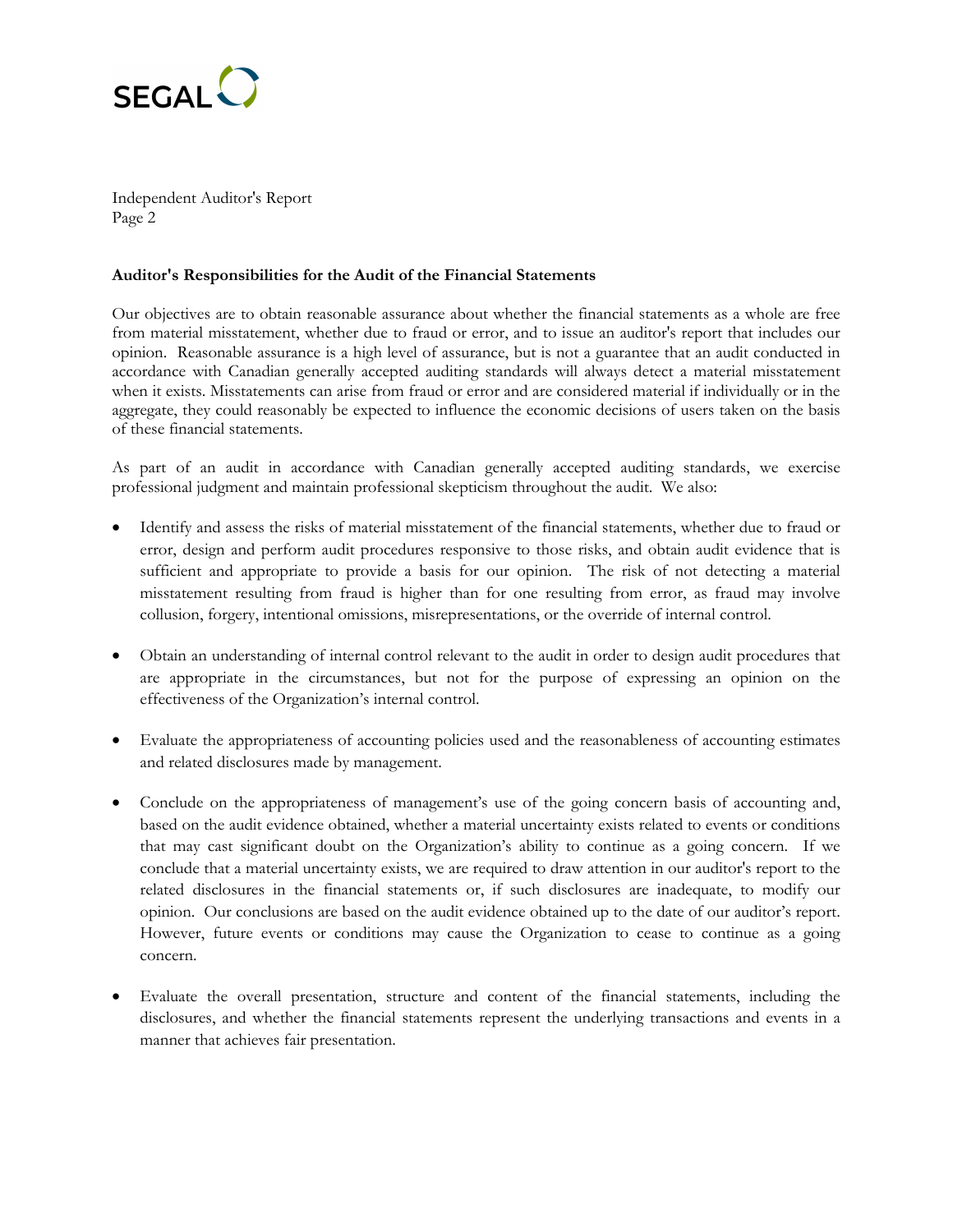

Independent Auditor's Report Page 3

We communicate with those charged with governance regarding, among other matters, the planned scope and timing of the audit and significant audit findings, including any significant deficiencies in internal control that we identify during our audit.

Segal LLP

Chartered Professional Accountants Licensed Public Accountants

Toronto, Ontario June 17, 2022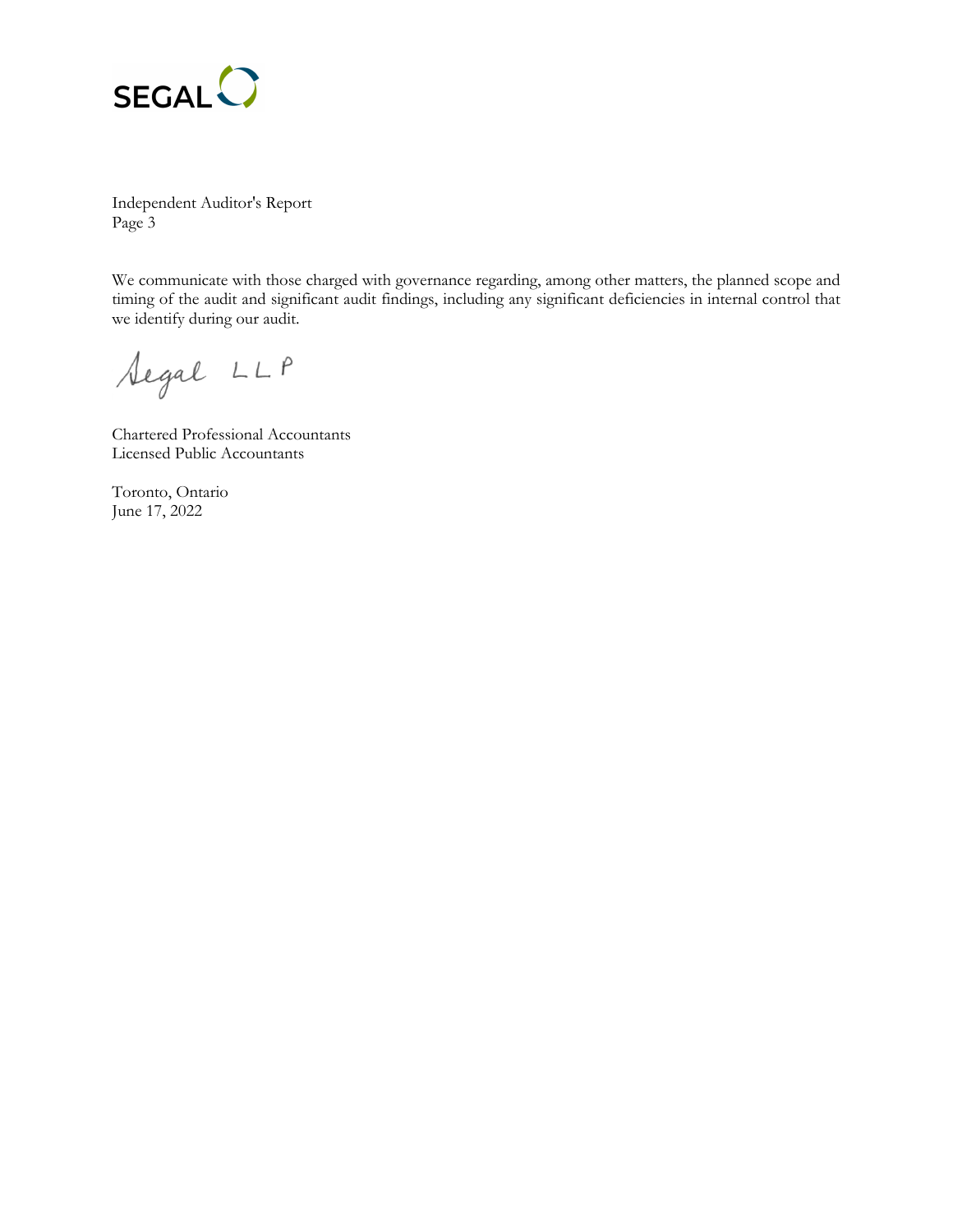# **STATEMENT OF FINANCIAL POSITION AS AT MARCH 31, 2022**

|                                                                                                                                                                                                                                                           | 2022                                                                                                                                    | 2021                                                                                                                                    |
|-----------------------------------------------------------------------------------------------------------------------------------------------------------------------------------------------------------------------------------------------------------|-----------------------------------------------------------------------------------------------------------------------------------------|-----------------------------------------------------------------------------------------------------------------------------------------|
| <b>ASSETS</b>                                                                                                                                                                                                                                             |                                                                                                                                         |                                                                                                                                         |
| Current<br>Cash<br>Accounts receivable, note 3<br>Prepaid expenses and other assets<br>Long term<br>Property and equipment, note 4                                                                                                                        | \$<br>8,038,362<br>2,652,779<br>703,267<br>11,394,408<br>35,943,778<br>\$47,338,186                                                     | 5,784,818<br>\$<br>3,648,941<br>706,116<br>10,139,875<br>35,405,719<br>\$45,545,594                                                     |
| <b>LIABILITIES</b>                                                                                                                                                                                                                                        |                                                                                                                                         |                                                                                                                                         |
| Current<br>Accounts payable and accrued liabilities, notes 5 and 10<br>Current portion of bank debt, note 6<br>Deferred revenue<br>Callable debt, note 6<br>Long term<br>Long term portion of bank debt, note 6<br>Deferred capital contributions, note 7 | 7,277,164<br>\$<br>728,037<br>5,834,955<br>13,840,156<br>3,830,000<br>17,670,156<br>3,767,724<br>23,492,198<br>27,259,922<br>44,930,078 | \$8,614,815<br>2,154,707<br>4,184,849<br>14,954,371<br>4,383,000<br>19,337,371<br>3,473,855<br>21,546,598<br>25,020,453<br>44, 357, 824 |
| Commitments, note 9<br><b>Contingencies</b> , note 10                                                                                                                                                                                                     |                                                                                                                                         |                                                                                                                                         |
| <b>NET ASSETS</b>                                                                                                                                                                                                                                         |                                                                                                                                         |                                                                                                                                         |
| Unexpended surplus                                                                                                                                                                                                                                        | 2,408,108<br>\$47,338,186                                                                                                               | 1,187,770<br>\$45,545,594                                                                                                               |
| Approved on behalf of the Board:                                                                                                                                                                                                                          |                                                                                                                                         |                                                                                                                                         |
|                                                                                                                                                                                                                                                           |                                                                                                                                         |                                                                                                                                         |

*\_\_\_\_\_\_\_\_\_\_\_\_\_\_\_\_\_\_\_\_\_\_\_\_\_\_\_\_\_\_\_\_\_\_\_\_\_\_* Director *\_\_\_\_\_\_\_\_\_\_\_\_\_\_\_\_\_\_\_\_\_\_\_\_\_\_\_\_\_\_\_\_\_\_\_\_\_\_* Director

See accompanying notes to the financial statements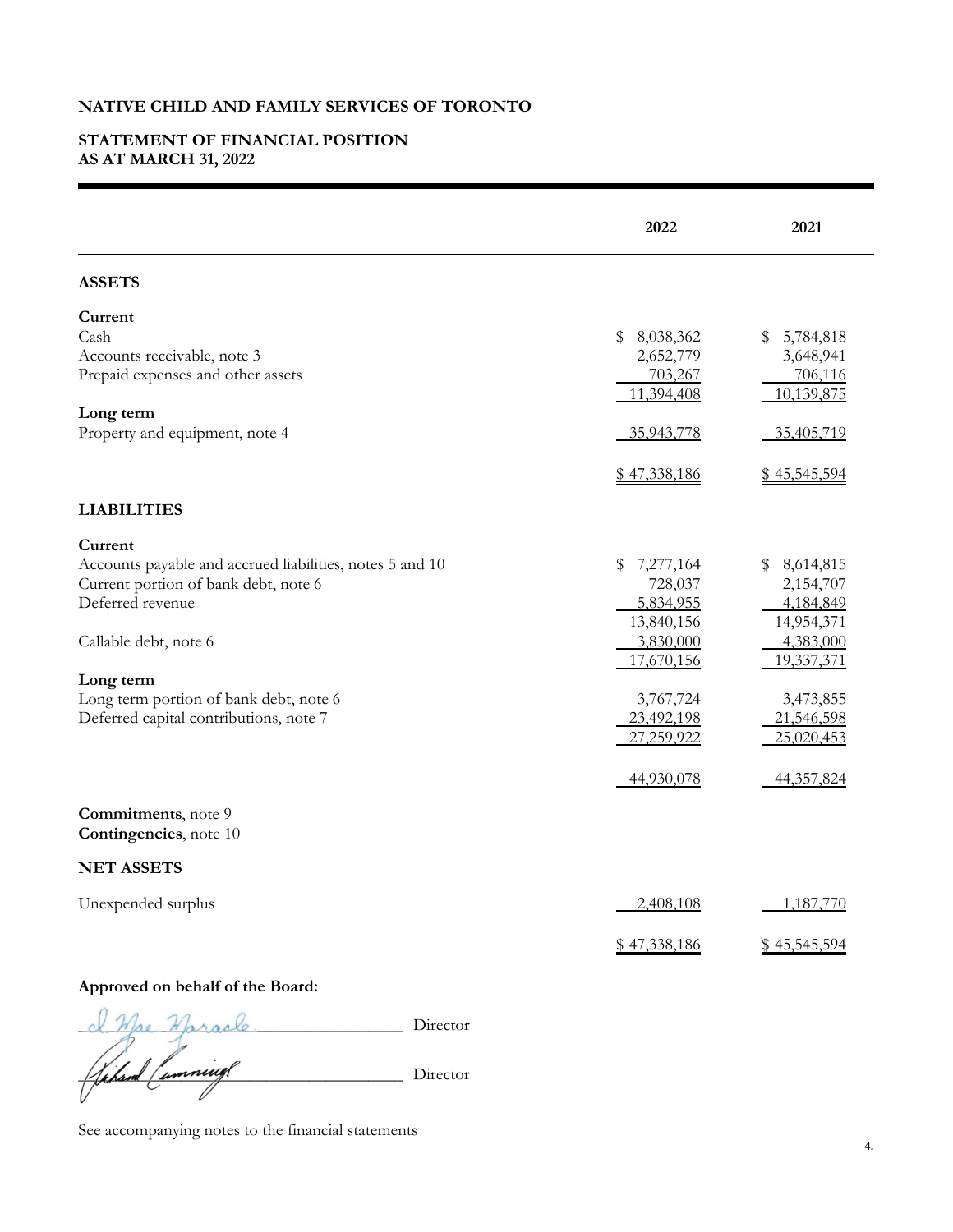# **STATEMENT OF UNEXPENDED FUNDS FOR THE YEAR ENDED MARCH 31, 2022**

|                                                     | 2022             | 2021             |
|-----------------------------------------------------|------------------|------------------|
| Unexpended surplus (deficit), beginning of the year | \$1,187,770      | (760, 993)<br>\$ |
| Excess of revenue over expenses for the year        | <u>1,220,338</u> | 1,948,763        |
| Unexpended surplus, end of year                     | \$2,408,108      | <u>1,187,770</u> |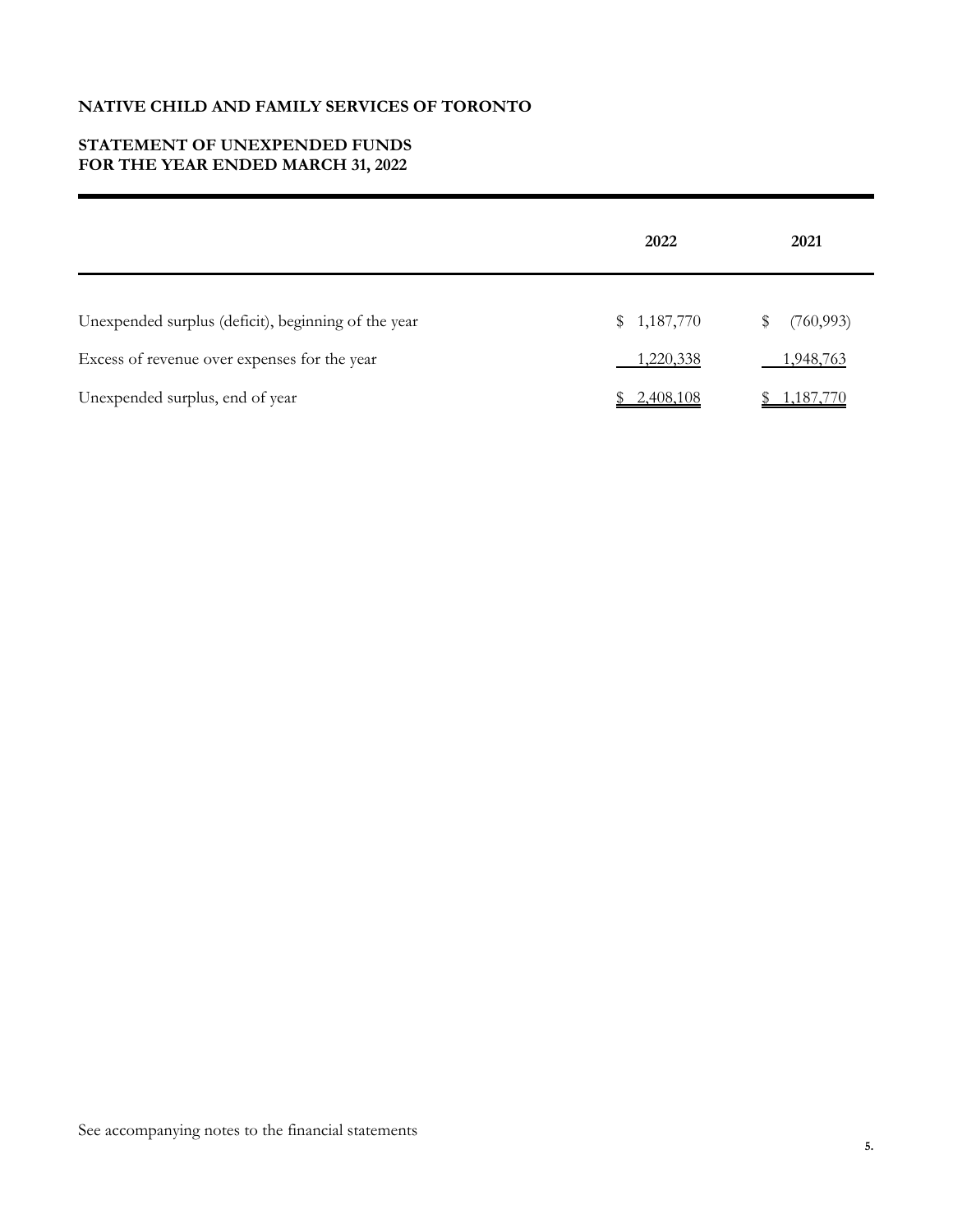### **STATEMENT OF CHANGES IN FUND BALANCES FOR THE YEAR ENDED MARCH 31, 2022**

| 2022                                                                                                               | Invested in<br>Property and<br>Equipment            | Operating<br>Fund<br>(Deficit)            | Unexpended<br>Funds<br>(Deficit) | <b>Net</b><br>Assets          |
|--------------------------------------------------------------------------------------------------------------------|-----------------------------------------------------|-------------------------------------------|----------------------------------|-------------------------------|
| Balance, beginning of year<br>Excess (deficiency) of revenue over expenses<br>Divested from property and equipment | 6,394,069<br>\$<br>(737, 891)<br>(1,530,359)        | \$ (5,206,299)<br>1,958,229<br>1,530,359  | 1,187,770<br>\$<br>1,220,338     | 1,187,770<br>\$<br>1,220,338  |
| Balance, end of year                                                                                               | \$4,125,819                                         | (1,717,711)                               | \$2,408,108                      | \$2,408,108                   |
| 2021                                                                                                               | Invested in                                         | Operating                                 | Unexpended                       | <b>Net</b>                    |
|                                                                                                                    | Property and<br>Equipment                           | Fund<br>(Deficit)                         | Funds<br>(Deficit)               | Assets                        |
| Balance, beginning of year<br>Excess of revenue over expenses<br>Invested in property and equipment                | $\mathbb S$<br>(488, 453)<br>1,472,881<br>5,409,641 | (272, 540)<br>S<br>475,882<br>(5,409,641) | \$<br>(760, 993)<br>1,948,763    | \$<br>(760, 993)<br>1,948,763 |
| Balance, end of year                                                                                               | \$6,394,069                                         | \$ (5,206,299)                            | \$1,187,770                      | \$1,187,770                   |

See accompanying notes to the financial statements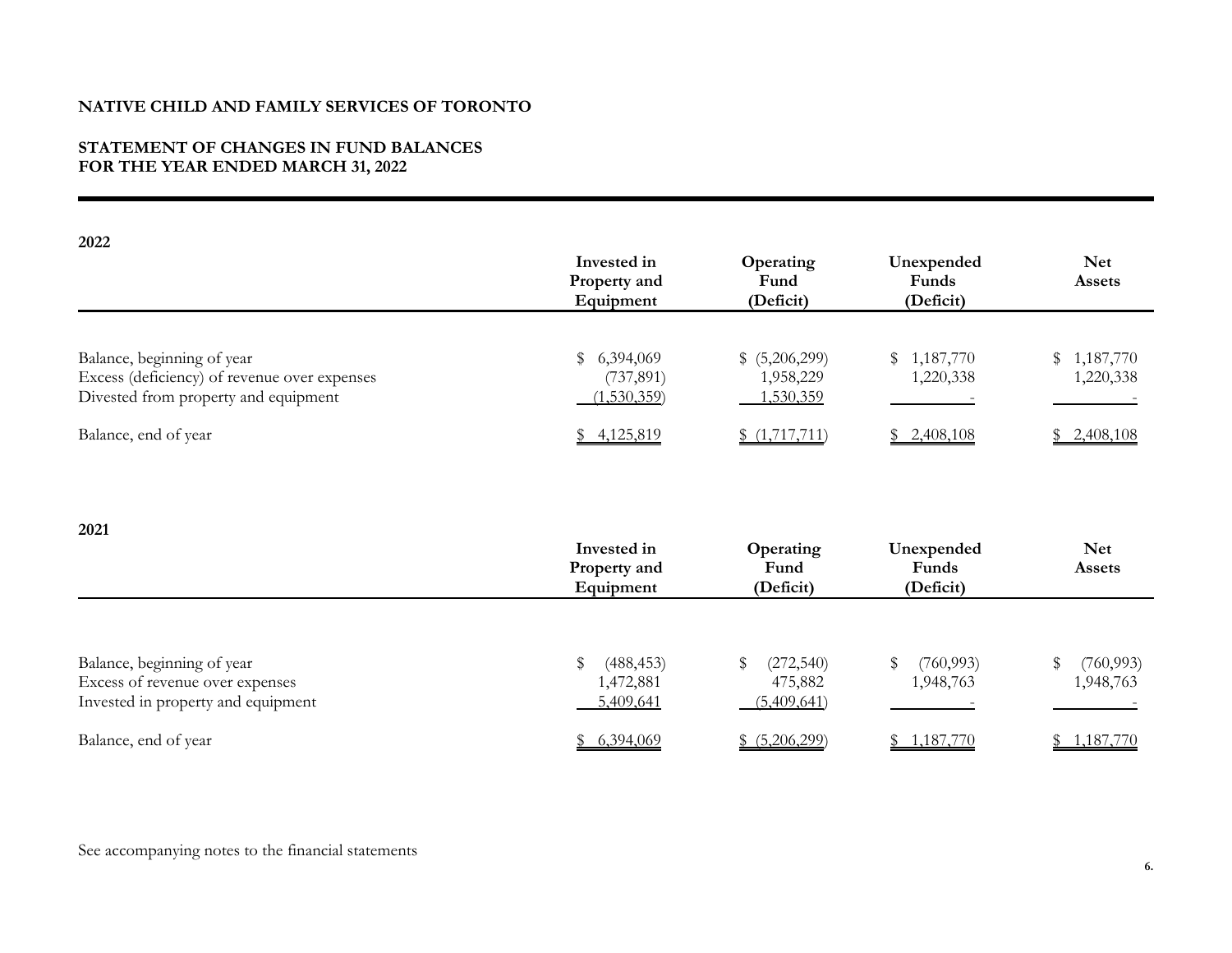# **STATEMENT OF OPERATIONS FOR THE YEAR ENDED MARCH 31, 2022**

|                                                                | 2022         | 2021            |
|----------------------------------------------------------------|--------------|-----------------|
|                                                                |              |                 |
| Revenue                                                        |              |                 |
| Contribution revenue, Schedule 1                               | \$52,144,266 | \$48,599,538    |
| Other income                                                   | 1,964,703    | 1,794,188       |
| Amortization of deferred capital contributions, note 7         | 1,107,889    | 703,083         |
|                                                                | 55,216,858   | 51,096,809      |
| <b>Expenses</b>                                                |              |                 |
| Salaries and benefits                                          | 30, 304, 775 | 27,984,217      |
| Client personal needs                                          | 12,311,536   | 12,783,096      |
| Programs                                                       | 3,745,575    | 3,563,138       |
| Office, administration and general, note 11                    | 1,655,721    | 2,294,363       |
| Rent and utilities, note 11                                    | 1,412,199    | 1,234,554       |
| Professional services                                          | 891,733      | 757,863         |
| Travel                                                         | 824,119      | 609,642         |
| Training                                                       | 535,915      | 384,983         |
| Insurance                                                      | 469,167      | 305,988         |
| Amortization of property and equipment                         | 1,845,780    | 1,250,100       |
|                                                                | 53,996,520   | 51,167,944      |
| Excess (deficiency) of revenue over expenses before undernoted | 1,220,338    | (71, 135)       |
| Gain on sale of property and equipment                         |              | 2,019,898       |
| Excess of revenue over expenses for the year                   | 1,220,338    | 1,948,763<br>\$ |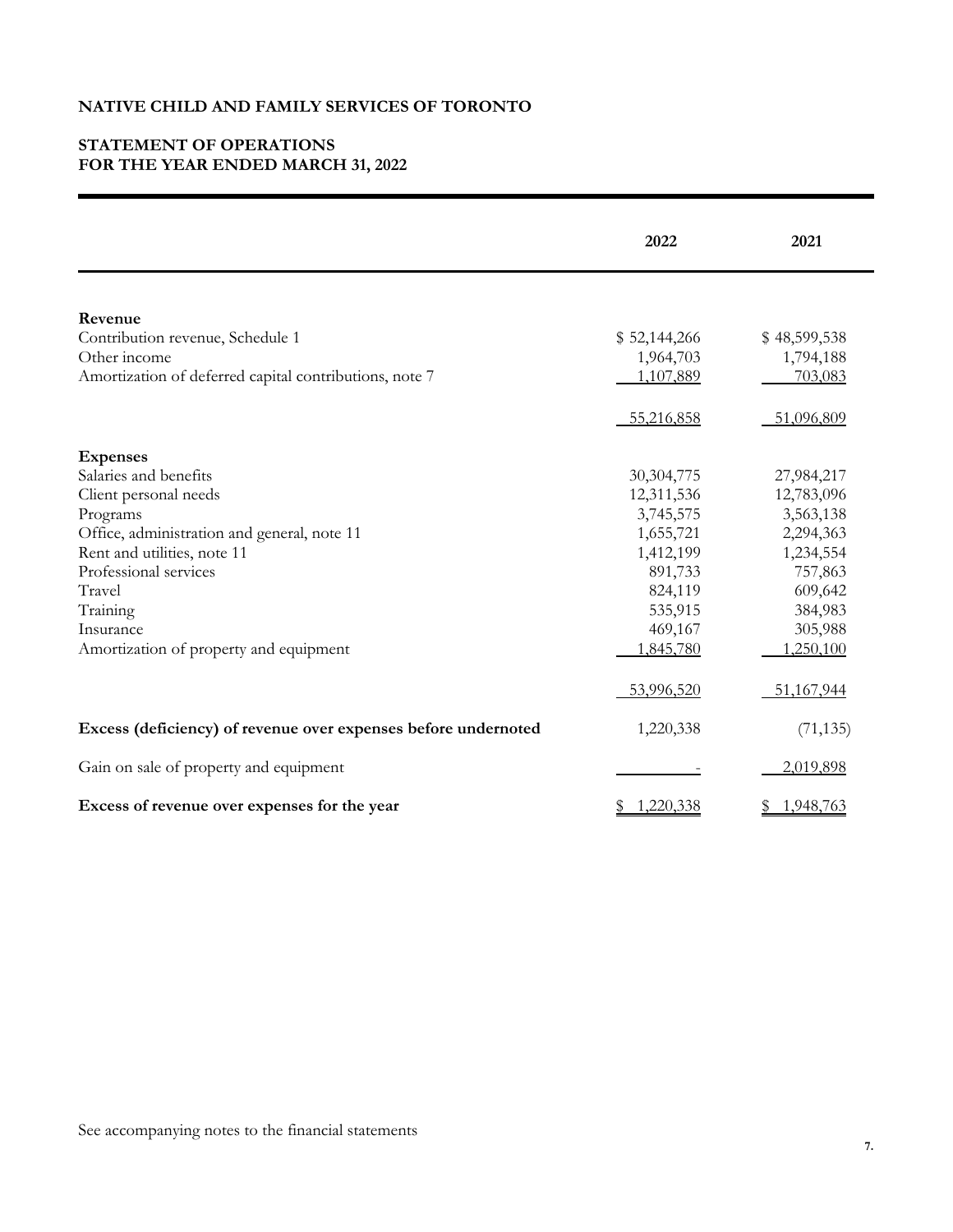# **SCHEDULE 1 - CONTRIBUTION REVENUE FOR THE YEAR ENDED MARCH 31, 2022**

|                                                     | 2022         | 2021         |
|-----------------------------------------------------|--------------|--------------|
|                                                     |              |              |
| Ministry of Children, Community and Social Services | \$25,295,158 | \$24,669,826 |
| Indigenous Services Canada                          | 9,873,943    | 8,976,022    |
| City of Toronto, note 8                             | 8,257,686    | 6,553,940    |
| Indigenous Healing and Wellness Strategy            | 2,004,939    | 1,653,710    |
| Public Health Agency of Canada                      | 1,576,852    | 1,744,997    |
| Toronto Aboriginal Support Services Council         | 940,659      | 559,531      |
| Children's Special Allowance                        | 795,181      | 786,596      |
| United Way of Greater Toronto                       | 725,598      | 815,546      |
| Employment and Social Development Canada            | 625,456      | 351,086      |
| Aboriginal Labour Force Development Circle          | 504,910      | 458,095      |
| Miziwe Biik Development Corporation                 | 292,733      | 535,904      |
| Ontario Trillium Foundation                         | 283,707      | 268,726      |
| <b>Toronto Central LHIN</b>                         | 179,544      | 199,544      |
| <b>East Metro Youth Services</b>                    | 124,200      | 124,200      |
| Canada Council for Arts                             | 123,641      | 91,625       |
| Miziwe Biik Aboriginal Employment and Training      | 108,857      | 76,135       |
| Children's Aid Foundation                           | 106,950      | 378,015      |
| Toronto Foundation                                  | 101,143      | 152,048      |
| Women and Gender Equality Canada                    | 94,483       | 67,388       |
| Canadian Heritage                                   | 81,044       | 87,722       |
| Ministry of the Attorney General                    | 47,582       | 48,882       |
|                                                     | \$52,144,266 | \$48,599,538 |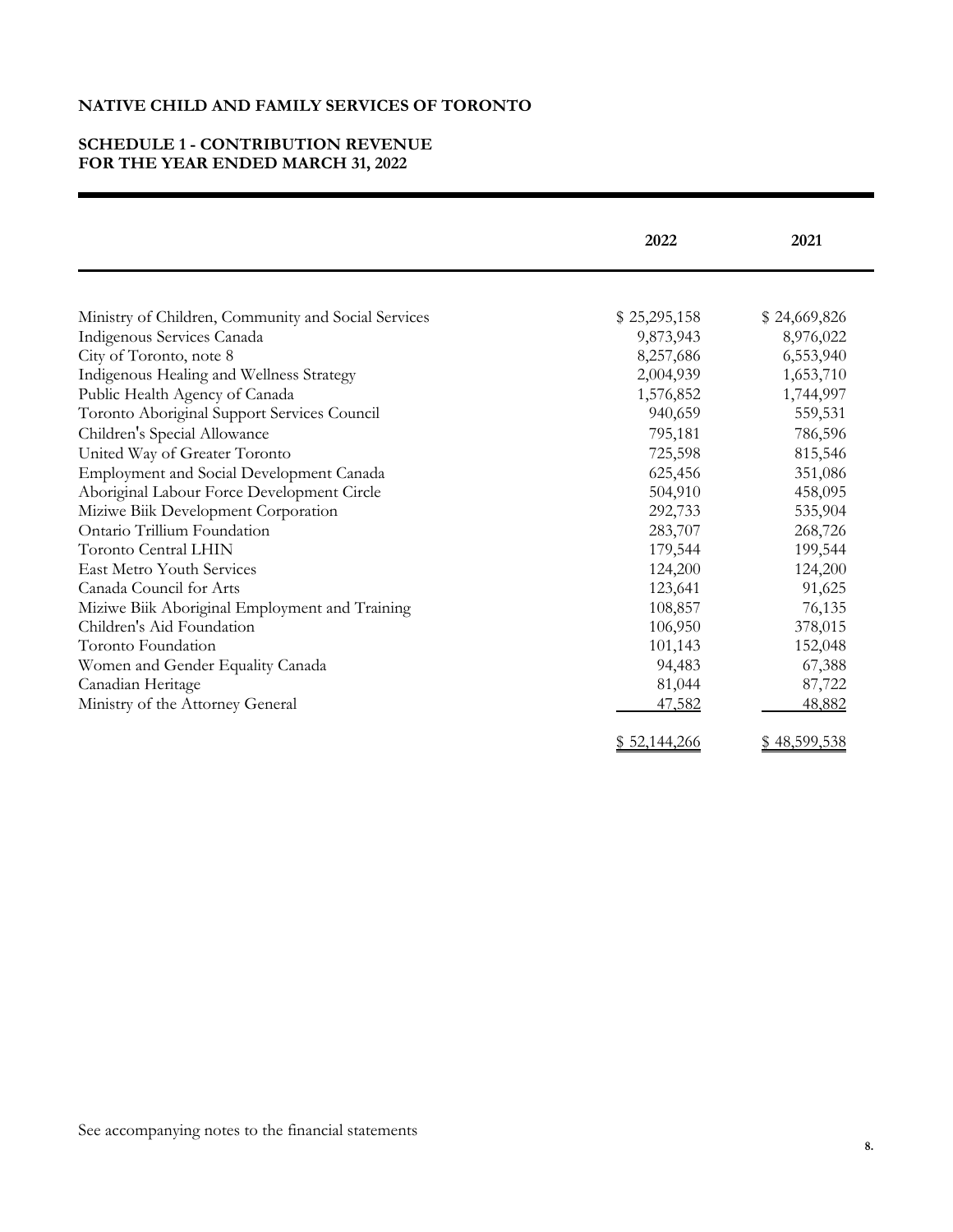# **STATEMENT OF CASH FLOWS FOR THE YEAR ENDED MARCH 31, 2022**

|                                                                 | 2022            | 2021                       |
|-----------------------------------------------------------------|-----------------|----------------------------|
|                                                                 |                 |                            |
| Cash flows from operating activities                            |                 |                            |
| Excess of revenue over expenses for the year                    | 1,220,338<br>S  | \$<br>1,948,763            |
| Adjustment for:                                                 |                 |                            |
| Amortization of property and equipment                          | 1,845,780       | 1,250,100                  |
| Amortization of deferred capital contributions                  | (1,107,889)     | (703, 083)                 |
| Gain on sale of property and equipment                          |                 | (2,019,898)                |
|                                                                 | 1,958,229       | 475,882                    |
| Changes in non-cash working capital balances                    |                 |                            |
| Decrease (increase) in accounts receivable                      | 996,162         | (855, 598)                 |
| Decrease (increase) in prepaid expenses and other assets        | 2,849           | (282, 388)                 |
| (Decrease) increase in accounts payable and accrued liabilities | (1, 337, 651)   | 1,956,441                  |
| Increase in deferred revenue                                    | 1,650,106       | 1,742,748                  |
|                                                                 |                 |                            |
| Cash flows provided from operating activities                   | 3,269,695       | 3,037,085                  |
| Cash flows from investing activities                            |                 |                            |
| Purchase of property and equipment                              | (2,383,839)     | (7,967,310)                |
| Proceeds from disposal of property and equipment                |                 | 2,546,510                  |
|                                                                 |                 |                            |
| Cash flows used in investing activities                         | (2,383,839)     | (5,420,800)                |
|                                                                 |                 |                            |
| Cash flows from financing activities                            |                 |                            |
| Deferred capital contributions                                  | 3,053,489       | 2,276,269                  |
| Increase in bank debt                                           | 492,000         | 932,000                    |
| Bank debt repayment                                             | (2,177,801)     | (650,600)                  |
|                                                                 |                 |                            |
| Cash flows provided from financing activities                   | 1,367,688       | 2,557,669                  |
|                                                                 |                 |                            |
| Net increase in cash                                            | 2,253,544       | 173,954                    |
|                                                                 |                 |                            |
| Cash, beginning of year                                         | 5,784,818       | 5,610,864                  |
|                                                                 |                 |                            |
| Cash, end of year                                               | 8,038,362<br>\$ | 5,784,818<br>$\frac{1}{2}$ |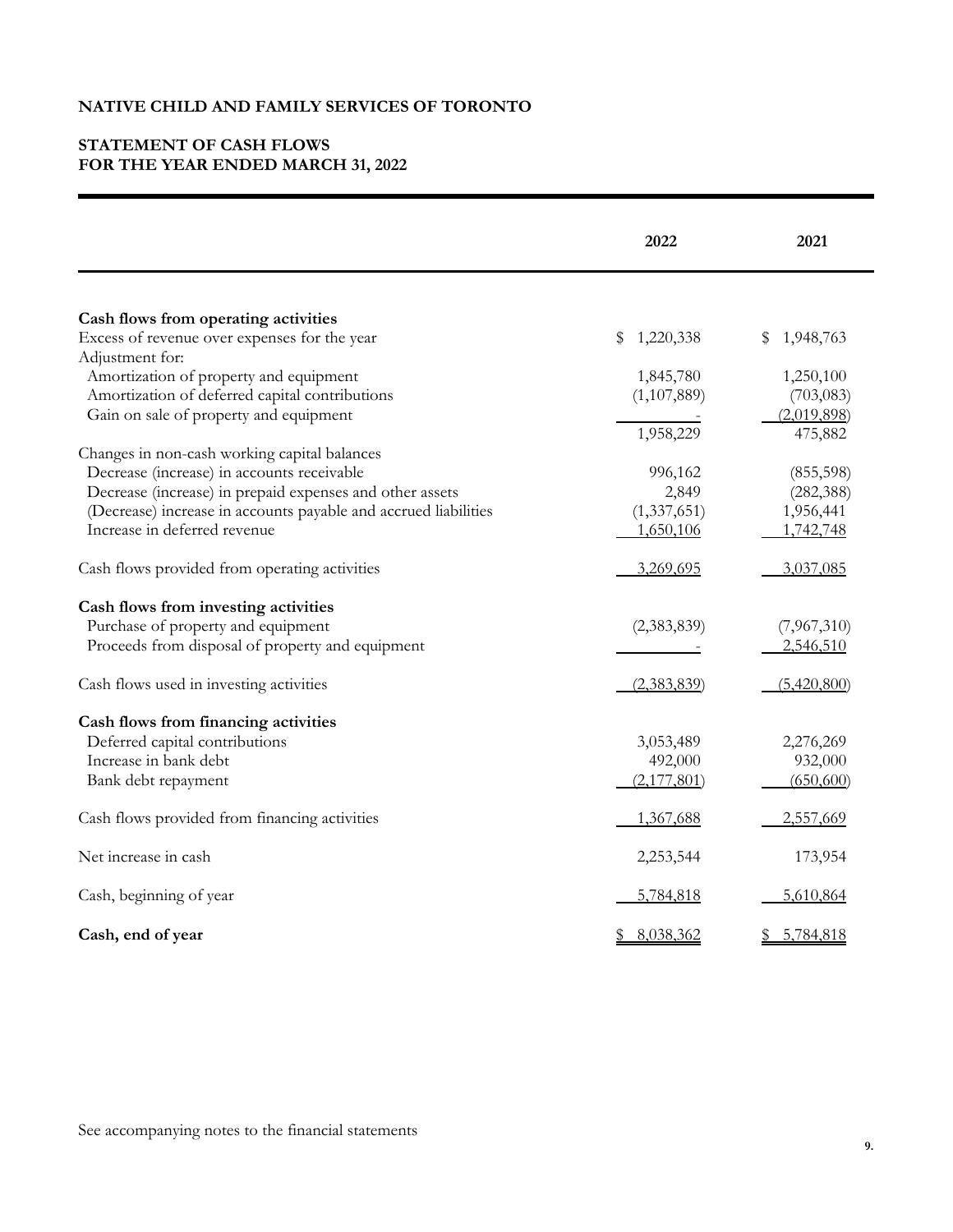# **NOTES TO THE FINANCIAL STATEMENTS MARCH 31, 2022**

### 1. **DESCRIPTION OF THE ORGANIZATION**

Native Child and Family Services of Toronto (the "Organization") is a not-for-profit corporation without share capital incorporated under the laws of the Province of Ontario. The Organization has Children's Aid Status and its charitable number is 131621765.

The Organization was founded to provide for a life of quality, well-being, caring and healing for children and families in the Toronto Native community. It does this by creating a services model that is culture based, respecting the values of Native people, the extended family, and the right to self-determination.

### 2. **SIGNIFICANT ACCOUNTING POLICIES**

#### **Basis of presentation**

The financial statements of the Organization have been prepared in accordance with Canadian accounting standards for not-for-profit organizations. The more significant accounting policies are as follows:

#### **Revenue recognition**

The Organization follows the deferral method of accounting for contributions which include donations and government grants.

Restricted contributions related to general operations are recognized as revenue of the Unexpended Fund in the year in which the related expenses are incurred. Contributions received for which related expenses have not been incurred are classified as deferred revenue.

Unrestricted contributions are recognized as revenue of the Unexpended Fund in the year received or receivable if the amount to be received can be reasonably estimated and collection is reasonably assured.

The amortization of deferred capital contributions is recorded as revenue in the Statement of Operations in an amount equal to amortization recorded on the property and equipment funded.

Some government assistance received by the Organization is to be used towards the acquisition of fixed assets. These amounts are deferred and amortized to income on the same basis as the related fixed assets are amortized.

### **Property and equipment and deferred capital contributions**

Property and equipment are recorded at cost. Amortization is provided on a basis designed to amortize the property and equipment over their estimated useful lives. The annual amortization rates are as follows:

|                          | 5% declining balance     |
|--------------------------|--------------------------|
| $\qquad \qquad -$        | 30% declining balance    |
| $\overline{\phantom{a}}$ | $20\%$ declining balance |
|                          | 30% declining balance    |
|                          |                          |

Grants received and receivable for the purpose of funding property and equipment acquisitions are recorded as deferred capital contributions in the year that the related property and equipment are acquired.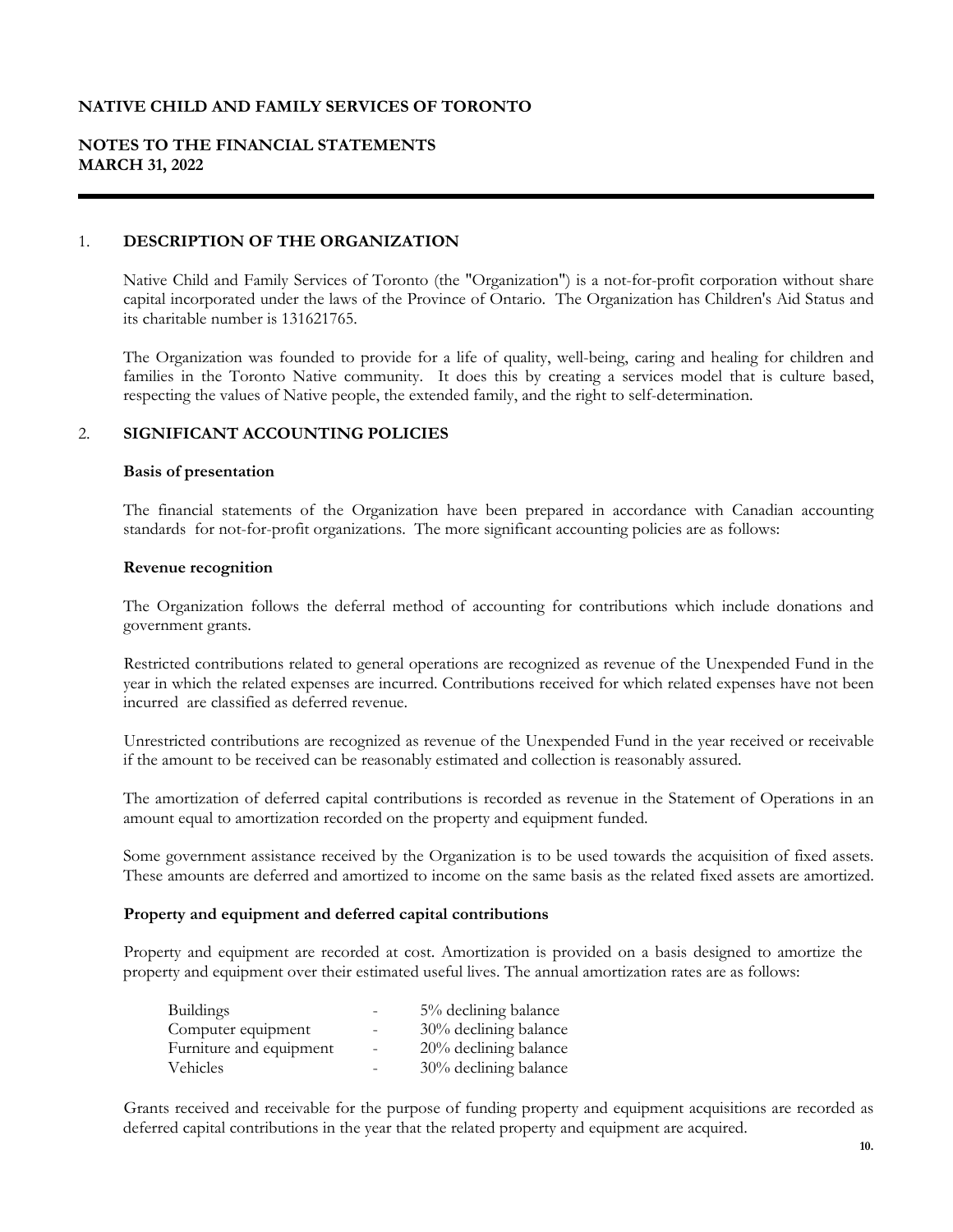# **NOTES TO THE FINANCIAL STATEMENTS MARCH 31, 2022**

### 2. **SIGNIFICANT ACCOUNTING POLICIES** (Continued...)

### **Impairment of long-lived assets**

The carrying value of long-lived assets subject to amortization including property and equipment is reviewed for impairment whenever events or changes in circumstances indicate that the assets will not continue to be used in the delivery of the Organization's charitable programs. An impairment loss is measured at the amount by which the carrying amount of the asset exceeds its fair value.

### **Donated materials and services**

Donations of materials and services, including volunteer services, not normally paid for by the Organization are not recorded in the accounts, as it would be difficult to determine their fair value.

### **Use of estimates**

The preparation of financial statements in accordance with Canadian accounting standards for not-for-profit organizations requires management to make estimates and assumptions that affect the reported amount of assets and liabilities, and disclosure of contingent assets and liabilities at the date of the financial statements, and the reported amount of revenues and expenses during the period. Actual results could differ from these estimates.

Significant estimates made by management include: allowance for doubtful accounts, the amortization and impairment of property and equipment, the amortization and recognition of deferred capital contributions, valuation of accounts payable and accrued liabilities, recognition and valuation of deferred revenue and completeness and valuation of contingent liabilities.

### **Cash**

Cash consists of bank deposits held with financial institutions. Bank overdraft, as it occurs, consists of cheques written on bank accounts in excess of available funds.

### **Employee future benefits**

The Organization has a defined contribution plan to provide pension benefits. The plan is accounted for in accordance with section 3462, *Employee Future Benefits.* The Organization accrues its obligations under the plan as service is rendered to earn the pension benefits. Past and current service costs are included in the statement of operations in the year in which they are incurred.

### **Financial instruments**

The Organization initially measures its financial assets and liabilities at fair value. The Organization subsequently measures all its financial assets and financial liabilities at amortized cost, except for cash, which is measured at fair value. Changes in fair value are recognized in operations.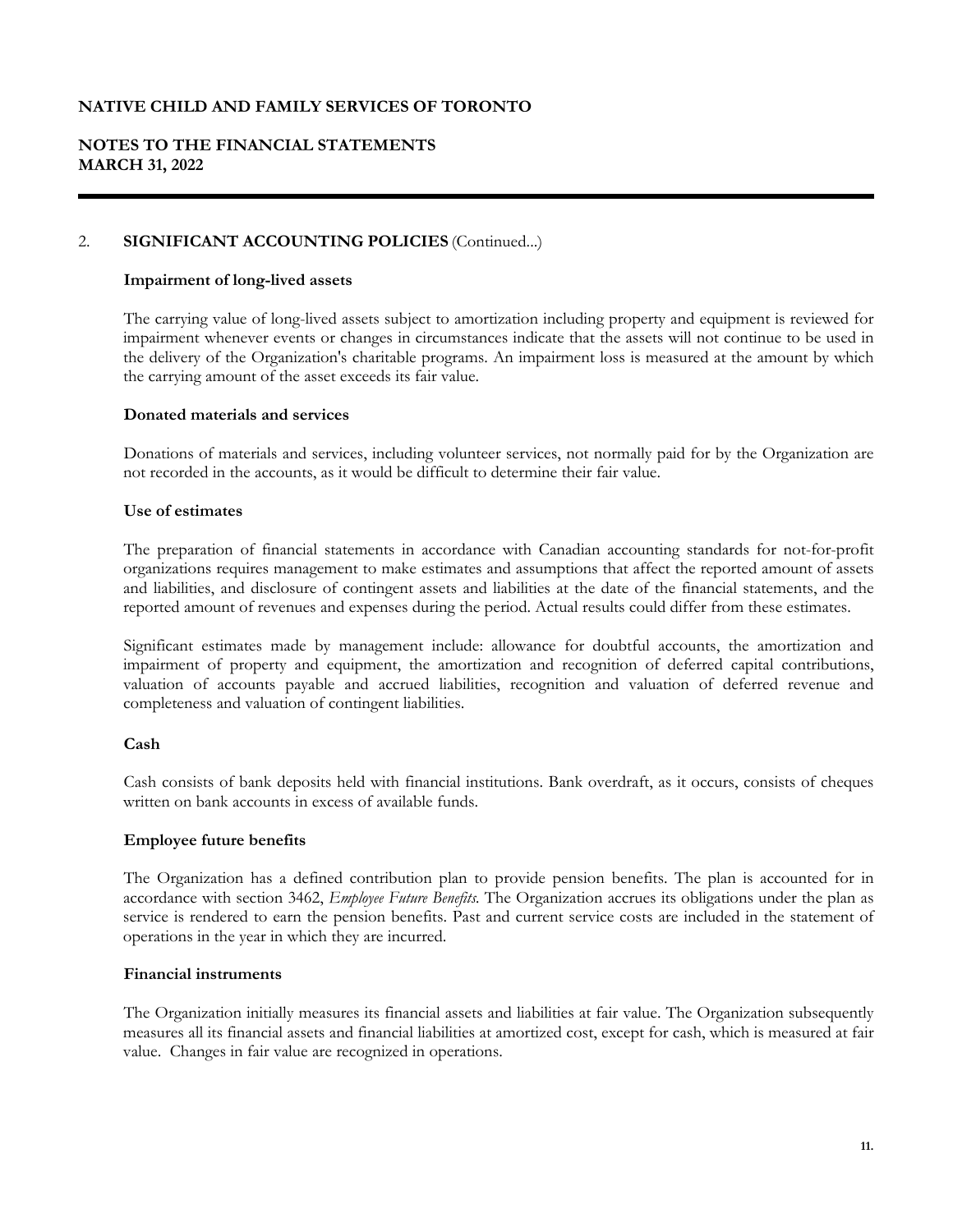# **NOTES TO THE FINANCIAL STATEMENTS MARCH 31, 2022**

# 3. **ACCOUNTS RECEIVABLE**

|                                                                | 2022                       | 2021                   |
|----------------------------------------------------------------|----------------------------|------------------------|
| Contributions receivable<br>Government remittances recoverable | 1,880,620<br>S.<br>772.159 | \$2,719,660<br>929,281 |
|                                                                |                            | 2.040                  |

### 4. **PROPERTY AND EQUIPMENT**

|--|

| ZUZZ                    | Cost           | Accumulated<br>Amortization | Net Book<br>Value |
|-------------------------|----------------|-----------------------------|-------------------|
| Land                    | 1,951,434<br>S | \$                          | 1,951,434<br>S    |
| <b>Buildings</b>        | 48,085,456     | 14,339,865                  | 33,745,591        |
| Computer equipment      | 1,738,005      | 1,638,774                   | 99,231            |
| Furniture and equipment | 1,479,573      | 1,364,274                   | 115,299           |
| Vehicles                | 308,740        | 276,517                     | 32,223            |
|                         | \$53,563,208   | \$17,619,430                | \$35,943,778      |
| 2021                    |                |                             |                   |
|                         |                | Accumulated                 | Net Book          |
|                         | Cost           | Amortization                | Value             |
| <b>Buildings</b>        | \$47,663,445   | \$12,576,649                | \$35,086,796      |
| Computer equipment      | 1,738,005      | 1,596,246                   | 141,759           |
| Furniture and equipment | 1,469,179      | 1,338,048                   | 131,131           |
| Vehicles                | 308,740        | 262,707                     | 46,033            |
|                         | \$51,179,369   | \$15,773,650                | \$35,405,719      |

Included in buildings and furniture and equipment are costs of \$102,707 (2021 - \$8,639,965) and \$10,394 (2021 - \$Nil) respectively, not subject to amortization as the assets are not yet in use. The cost to complete the buildings not in use is \$32,000 (2021 - \$800,067), the balance of which will be funded from various funding sources.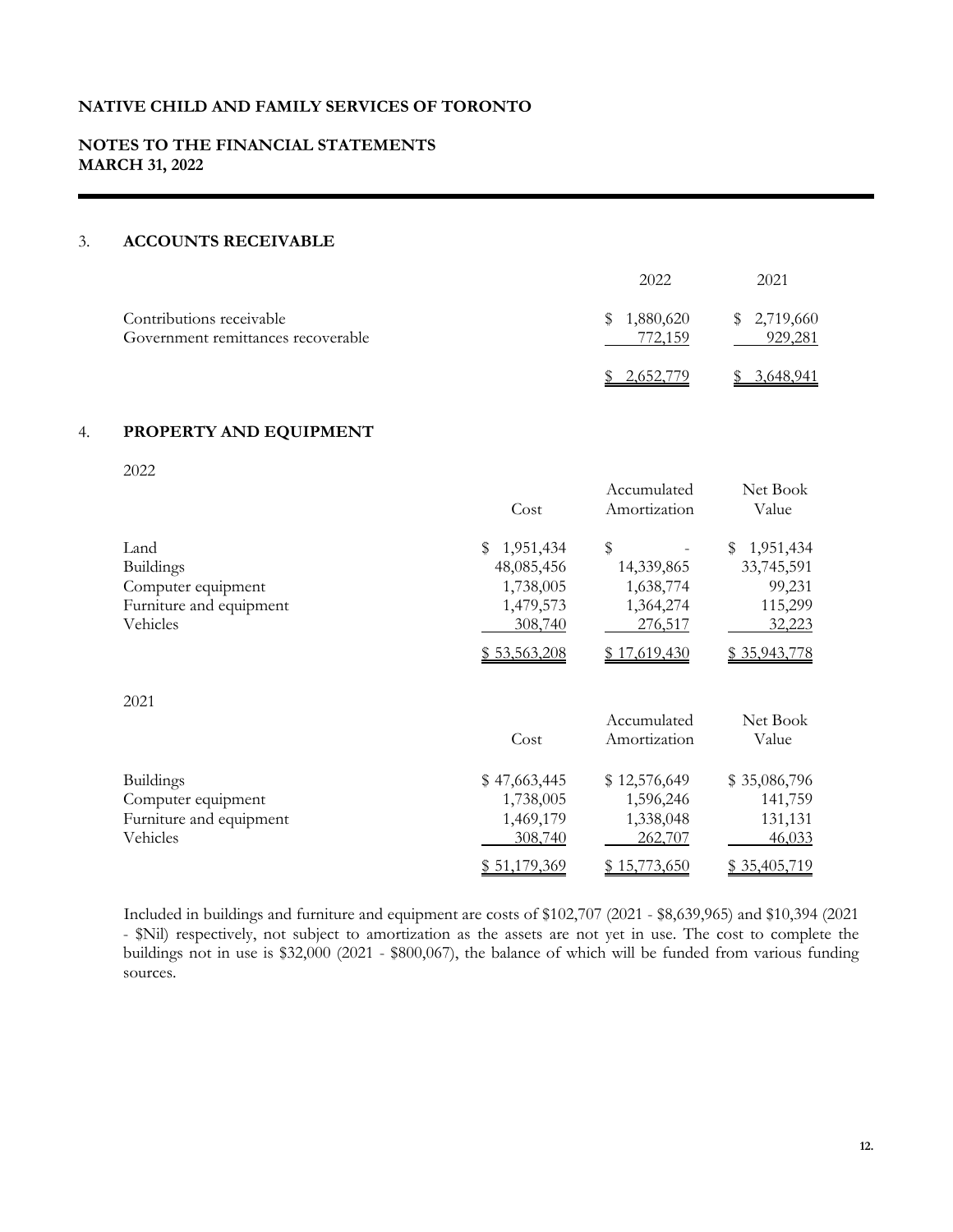# **NOTES TO THE FINANCIAL STATEMENTS MARCH 31, 2022**

# 5. **ACCOUNTS PAYABLE AND ACCRUED LIABILITIES**

|    |                                                                    | 2022                       | 2021                      |
|----|--------------------------------------------------------------------|----------------------------|---------------------------|
|    | Accounts payable and accrued liabilities<br>Government remittances | 7,102,307<br>\$<br>174,857 | 8,521,847<br>\$<br>92,968 |
|    |                                                                    | 7,277,164                  | 8,614,815                 |
| 6. | <b>BANK DEBT</b>                                                   |                            |                           |
|    |                                                                    | 2022                       | 2021                      |
|    | Bankers' acceptance loan (a)                                       | 4,383,000<br>\$            | 4,918,452<br>\$           |
|    | Fixed rate term loan (b)                                           | 2,617,698                  | 2,725,007                 |
|    | Fixed rate term loan (c)                                           | 855,867                    | 890,103                   |
|    | Fixed rate term loan (d)                                           | 469,196                    |                           |
|    | Variable rate line of credit (e)                                   |                            | 932,000                   |
|    | Non-revolving demand loan (f)                                      |                            | 546,000                   |
|    |                                                                    | 8,325,761                  | 10,011,562                |
|    | Less: Current portion                                              | (728, 037)                 | (2,154,707)               |
|    | Less: Callable debt                                                | (3,830,000)                | (4,383,000)               |
|    | Long term portion                                                  | 3,767,724<br>S.            | 3,473,855<br>S            |

(a) On April 30, 2009, the Organization entered into a swap agreement with RBC, which expires on October 31, 2027. Under the terms of the swap agreement \$8,971,000 of the original \$9,971,000 loan, floating rate bankers' acceptance loan ("BA loan") was swapped for a fixed rate loan bearing interest at 3.58% per annum plus an acceptance fee of 0.4% per annum. Under the terms of the agreement, total monthly payments will fluctuate from month to month and will be in the range of approximately \$56,000 to \$58,000. As at December 31 of each year, RBC has the right to demand full repayment.

Interest of \$148,497 (2021 - \$168,378) was paid during the year on the BA loan.

(b) The RBC fixed rate term loan is repayable in blended monthly payments of \$17,950, bearing interest at 4.05% per annum. The term loan is due December 20, 2023 and is amortized over 5 years.

Interest expense during the year on this term loan was \$108,367 (2021 - \$112,608).

(c) The RBC fixed rate term loan is repayable in blended monthly payments of \$5,733, bearing interest at 3.95% per annum. The term loan is due May 7, 2024 and is amortized over 5 years.

Interest expense during the year on this term loan was \$34,566 (2021 - \$35,889).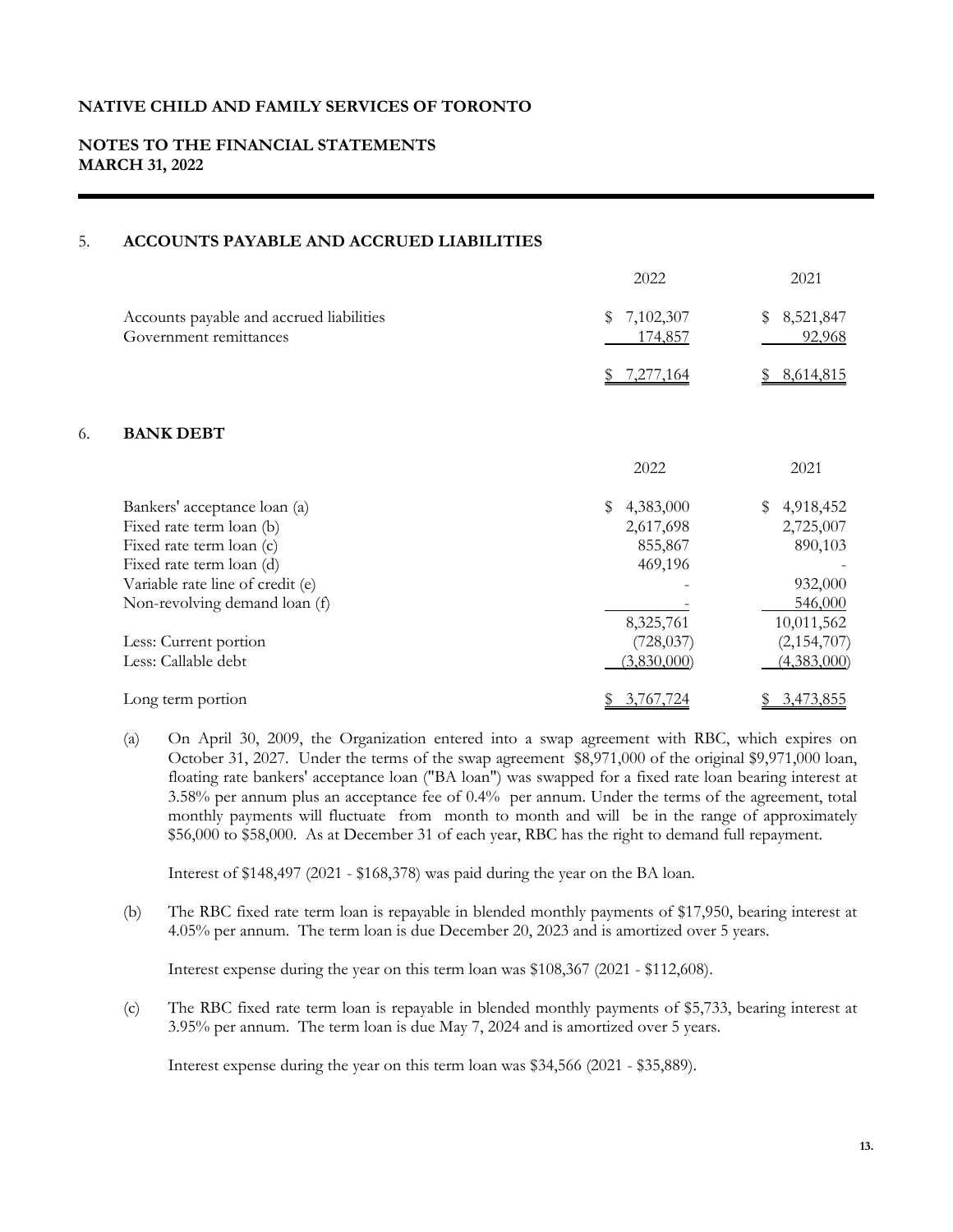# **NOTES TO THE FINANCIAL STATEMENTS MARCH 31, 2022**

### 6. **BANK DEBT** (Continued...)

(d) The RBC fixed rate term loan is repayable in blended monthly payments of \$3,276, bearing interest at 2.48% per annum. The term loan is due May 28, 2026 and is amortized over 5 years.

Interest expense during the year on this line of credit was \$9,957 (2021 - \$Nil).

(e) The Organization has available an operating line of credit with RBC up to a maximum amount of \$1,500,000. The operating line of credit bears interest at RBC prime minus 0.1%, with interest payable monthly. The RBC prime rate at year end was 2.7% (2021 - 2.45%).

Interest expense during the year on this line of credit was \$7,691 (2021 - \$1,380).

(f) The Bank of Montreal ("BMO") non-revolving demand loan was due on demand and payments were interest only until June 30, 2021. The interest rate on this loan was BMO prime plus 1% per annum up to June 30, 2021 and 4.2% thereafter. This loan was repaid in full on October 1, 2021.

Interest expense during the year on the non-revolving demand loan was \$11,958 (2021 - \$18,837).

All interest expense is initially recorded as office, administration and general expense. As allowed by certain funding agreements, some of this interest is allocated to various programs (see note 11).

In management's opinion, the lender will not exercise the early repayment clause of the debt described in (a) in the current period. Assuming early repayment of the debt is not demanded, future principal and acceptance fee payments for the loans over the next five years and thereafter are as follows:

| 2023       | \$<br>728,037 |
|------------|---------------|
| 2024       | 3,145,979     |
| 2025       | 1,406,640     |
| 2026       | 647,148       |
| 2027       | 990,957       |
| Thereafter | 1,407,000     |
|            | 8,325,761     |

The Organization has provided security to RBC for its indebtedness, including a general security interest over all property, a collateral mortgage of \$11,750,000 on the 30 College Street and 156 Galloway Street properties, a collateral mortgage of \$1,716,000 on a transitional home, a collateral mortgage of \$1,277,000 on a shelter, a collateral mortgage of \$998,000 on a transitional home, a collateral mortgage of \$1,000,000 on the 185 Carlton Street property and a title insurance policy in favour of RBC on the 30 College Street property.

The operating line of credit with RBC is secured by a General Security Agreement with a first ranking security interest in all personal property of the Organization.

The Organization also has the option to issue Letters of Credit under the terms of the line of credit agreement. At year end, there were no Letters of Credit issued (2021 - no Letters of Credit issued).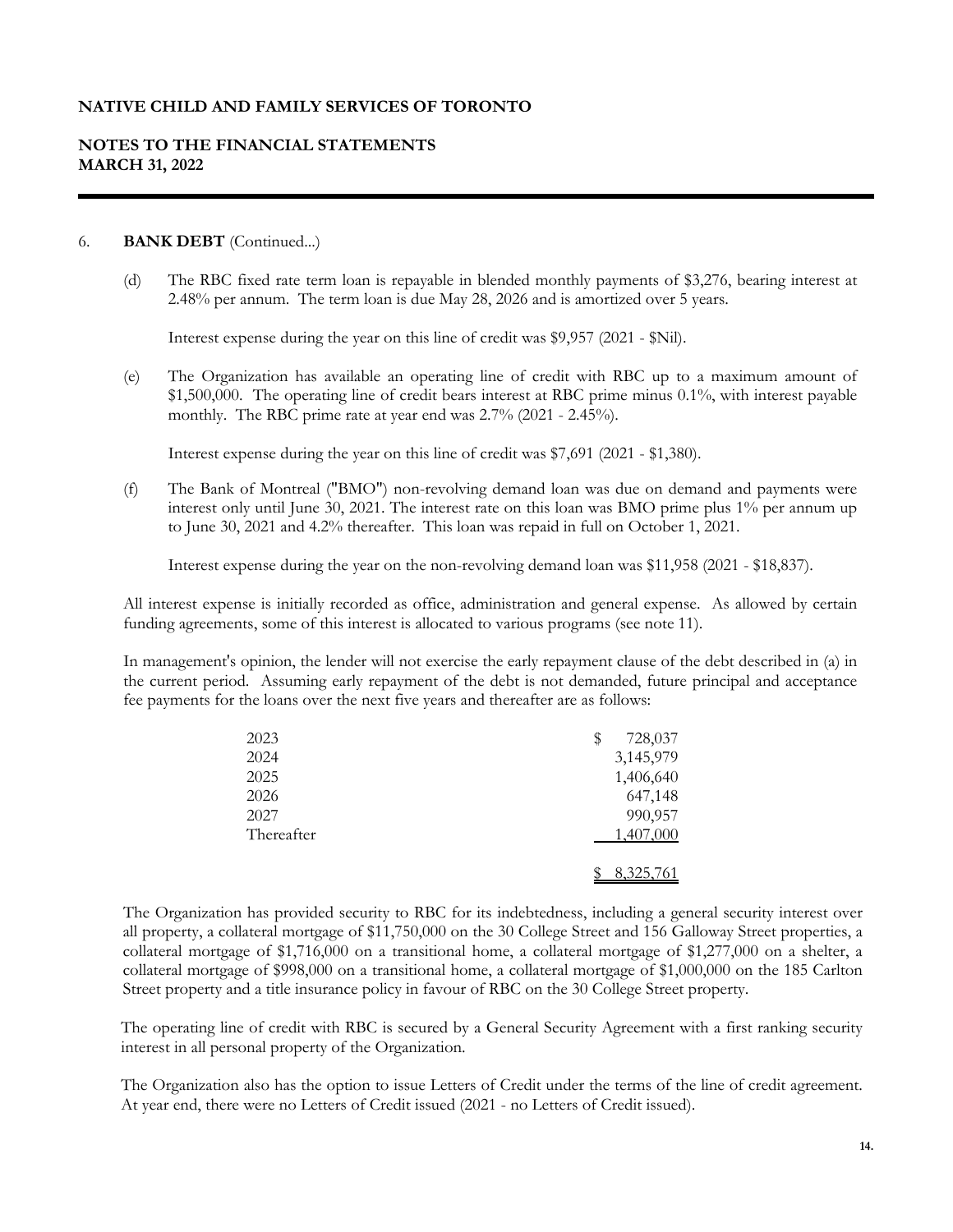# **NOTES TO THE FINANCIAL STATEMENTS MARCH 31, 2022**

# 7. **DEFERRED CAPITAL CONTRIBUTIONS**

|                                                                | 2022                                     | 2021                                    |
|----------------------------------------------------------------|------------------------------------------|-----------------------------------------|
| Opening balance<br>Current year funding grants<br>Amortization | \$21,546,598<br>3,053,489<br>(1,107,889) | \$19,973,412<br>2,276,269<br>(703, 083) |
|                                                                | \$23,492,198                             | <u>\$21,546,598</u>                     |

Included in the balance as at March 31, 2022 is \$1,951,434 (2021 - \$Nil) not subject to amortization as the capital contributions relate to the purchase of land which is not amortized.

# 8. **CITY OF TORONTO FUNDING**

The City of Toronto funding includes wage subsidy payments for the Provincial Wage Enhancement of \$36,664 (2021 - \$31,293). There were no amounts deferred from prior years or to future years.

# 9. **COMMITMENTS**

The Organization leases its premises and equipment under operating leases that expire on various dates to July 2026. Future annual payments (excluding taxes, insurance and maintenance costs) under the leases are as follows:

| Fiscal year ended March 31, 2023 | <sup>8</sup> | 214,861 |
|----------------------------------|--------------|---------|
| Fiscal year ended March 31, 2024 |              | 164,412 |
| Fiscal year ended March 31, 2025 |              | 94,816  |
| Fiscal year ended March 31, 2026 |              | 18,495  |
| Fiscal year ended March 31, 2027 |              | 312     |
| Total                            |              | 492,896 |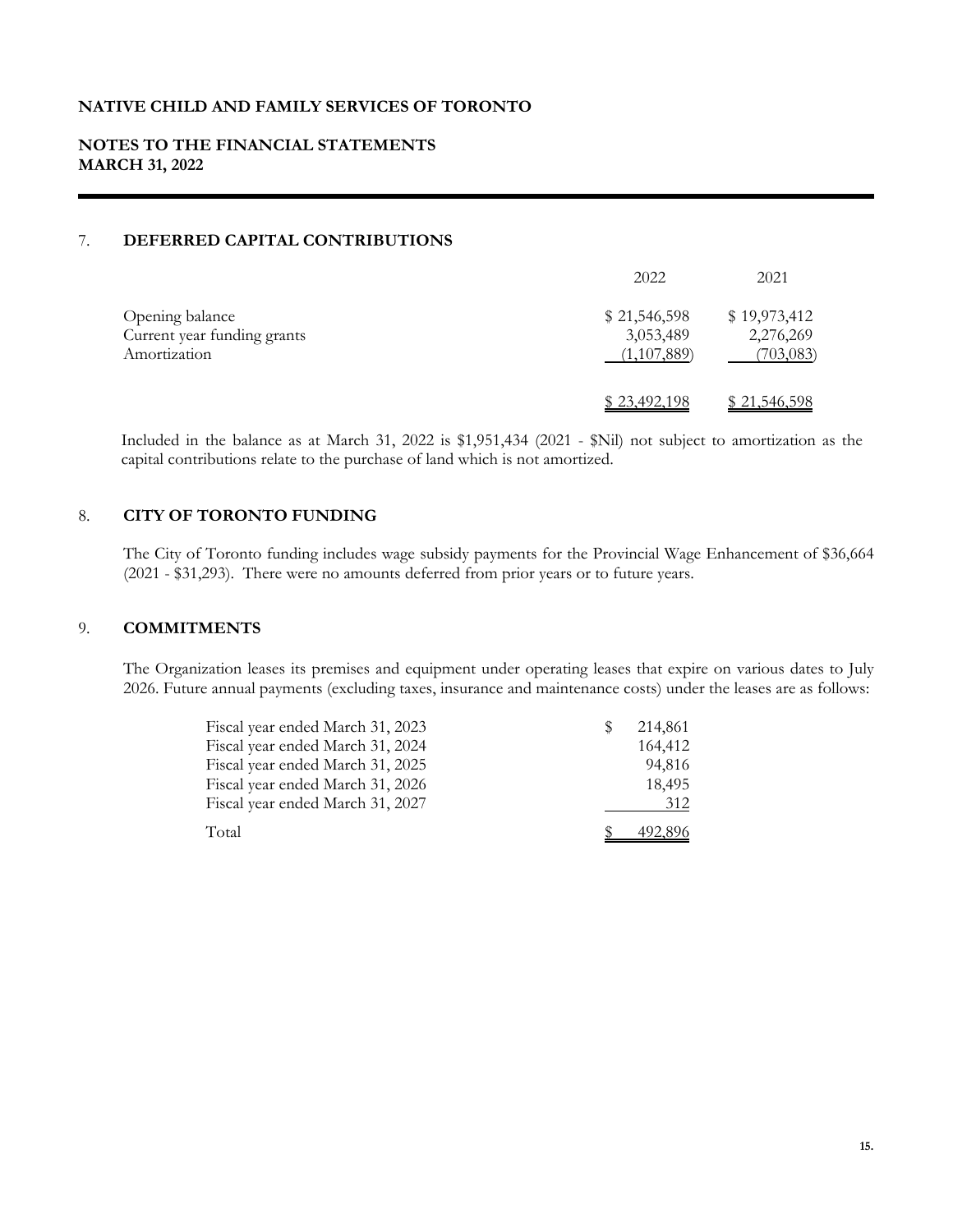# **NOTES TO THE FINANCIAL STATEMENTS MARCH 31, 2022**

### 10. **CONTINGENCIES**

(a) Funding

Certain funders have provided capital funding for the purchase of buildings and have requirements that collateral mortgages be registered against the properties. These collateral mortgages have no effect on the operations of the organization as long as the buildings are used for their intended purpose.

In many cases the funding agent has the right to review the accounting records to ensure compliance with the terms and conditions for their programs. As at March 31, 2022, \$452,716 (2021 - \$469,151) has been accrued in accounts payable and accrued liabilities to reimburse certain funding agencies where a program surplus exists.

(b) Service Contract / CFSA Approval with the Ministry of Children, Community and Social Services

The Organization has a Service Contract / CFSA Approval with the Ministry of Children, Community and Social Services. A reconciliation report summarizes by service all revenues and expenditures and identifies any resulting surplus or deficit that relates to the Service Contact/CFSA Approval. A review of these reports shows these services to be in a surplus position of \$116,783 as at March 31, 2022 (2021 - surplus position of \$315,235), which is included in accounts payable and accrued liabilities. As of March 31, 2022, \$5,812 (2021 - \$6,030) of this surplus will be allocated to the Ministry's Balanced Budget Fund that is available for use in subsequent years.

(c) Legal Proceedings

The Organization has been named as a defendant in a third party claim by The Hospital for Sick Children with respect to the Organization's reliance on testing done by Motherisk Drug Testing Laboratory. As of the date of the audit report, the outcome of this matter is unknown and it is unknown whether the Organization will be required to pay any amount in regards to this claim.

Subsequent to year-end, the Organization was served with a proposed class action in relation to the issuance of birth alerts. As of the date of the audit report, the outcome of this matter is unknown and it is unknown whether the Organization will be required to pay any amount in regards to this proposed class action.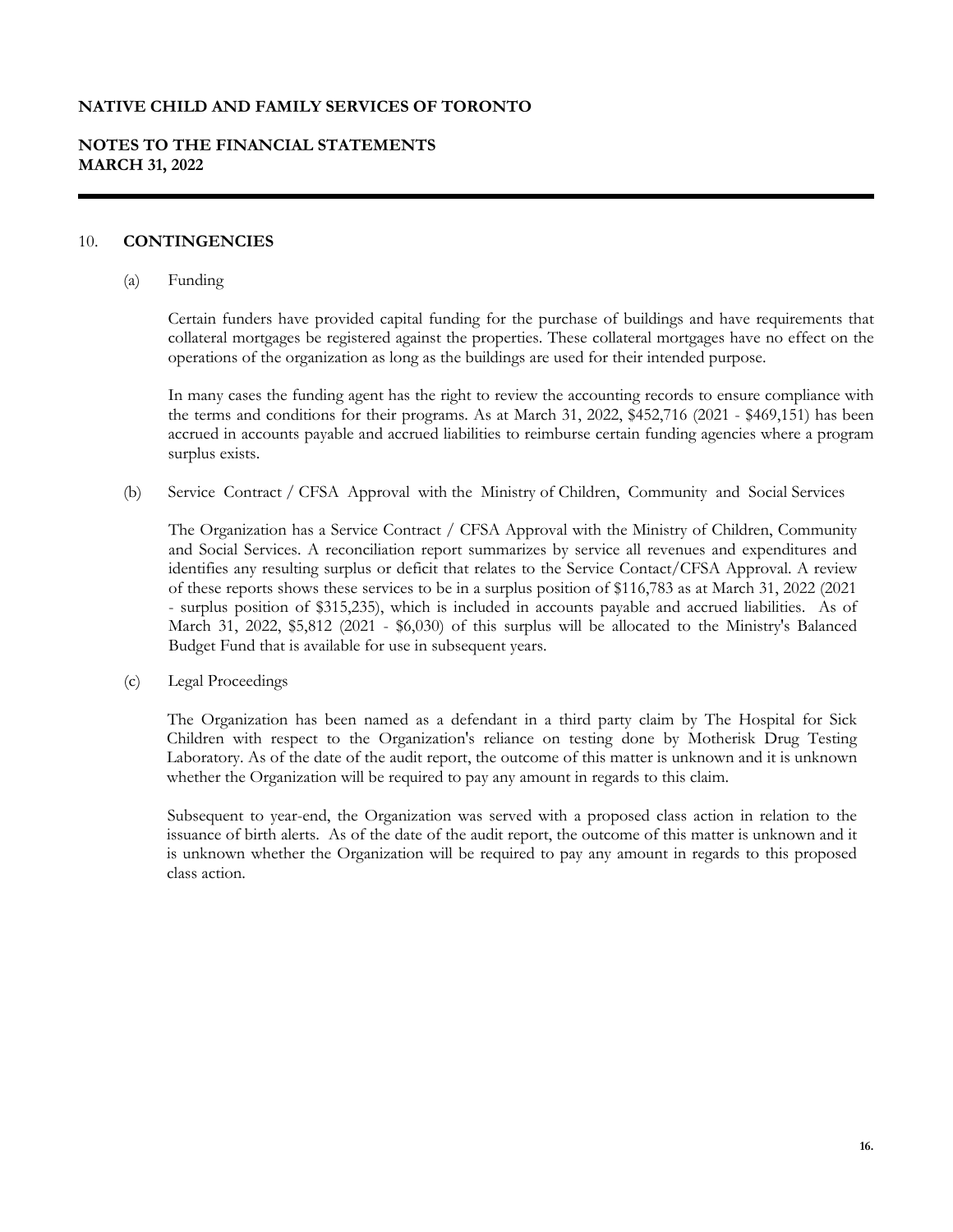# **NOTES TO THE FINANCIAL STATEMENTS MARCH 31, 2022**

#### 11. **ALLOCATION OF EXPENSES**

The Organization receives funding from various government agencies based on specific program needs and budgets and allocates expenses to the various programs. In certain circumstances, the Organization provides allocations from current year general program funding to ensure programs do not generate a deficit. In addition, management makes estimates to allocate certain administrative expenses according to the activity to which they benefit. Office, administration and general expenses totaling \$3,087,007 (2021 - \$2,306,174) and occupancy expenses totaling \$309,201 (2021 - \$385,725) have been allocated by management in the year.

### 12. **ECONOMIC DEPENDENCE**

The Organization is dependent on the Ministry of Children, Community and Social Services (the "Ministry"), Indigenous Services Canada, the City of Toronto and other sources to fund its operations. Funding for child and family wellbeing operations is provided each fiscal year based on an annual funding allocation for the year as determined by the funders using their respective funding formulas. The Organization seeks to obtain funding equal to its projected costs to meet its responsibility to provide a service model that is culture based and respects the values of Native people, but has been unsuccessful in achieving this since the Ministry introduced its new funding formula in 2013.

### 13. **CUSTODIAL ASSETS AND ONTARIO CHILD BENEFIT EQUIVALENT FUND** ("**OCBE**")

An amount of \$716,626 (2021 - \$343,771) is held on deposit at a financial institution representing amounts held in Registered Education Savings Plans ("RESPs") for children in the care of the Organization. The amounts are funded by Children's Special Allowance received from the Federal government. The Organization administers these funds in trust for the children and does not include these funds in these financial statements.

### 14. **INCOME TAXES**

The Organization is registered as a charitable organization under the Income Tax Act and, as such, is exempt from income taxes. Accordingly, no provision has been made in these financial statements for income taxes. To maintain its status as a charitable organization, the Organization must comply with certain requirements of the Income Tax Act.